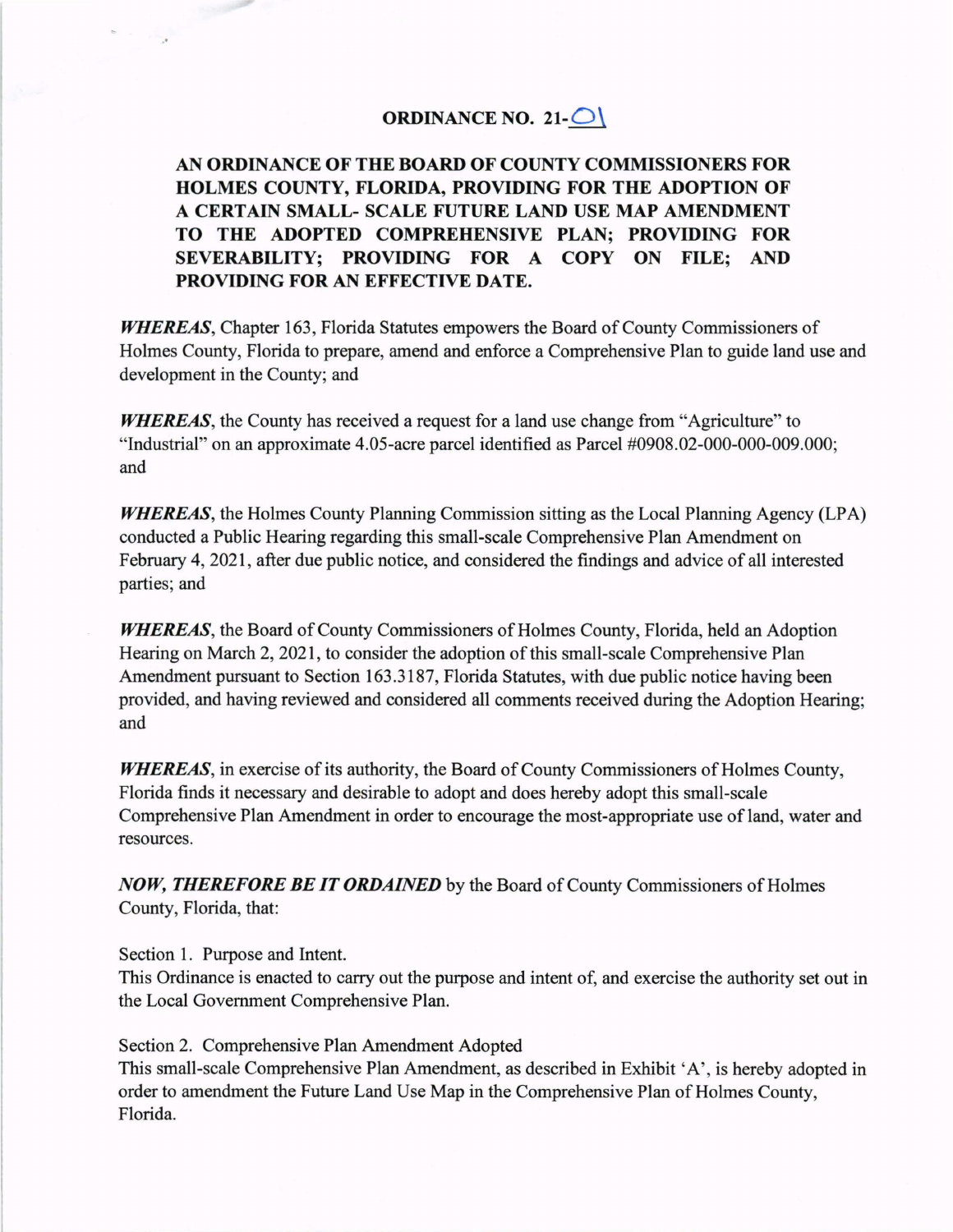## Section 3. Severability

If any provision or portion of this Ordinance is declared by any court of competent jurisdiction to be void, unconstitutional or unenforceable, then all remaining provisions and portions of this Ordinance shall remain in full force and effect.

## Section 4. Copy on File

An official, true copy of this small-scale Comprehensive Plan Amendment, as adopted, shall be maintained by the Board of County Commissioners of Holmes County.

## Section 5. Effective Date

In accordance with Section 163.3187(5)(c), Florida Statutes, this small-scale Comprehensive Plan Amendment shall become effective 31 days after the date of adoption by the Board of County Commissioners of Holmes County, Florida is no challenge is filed. If this small-scale Comprehensive Plan Amendment is challenged within 30 days of the adoption date, then this amendment shall not become effective until the State Land Planning Agency or the Administration Commission, respectively, issues a final order determining this amendment to be in compliance.

*PASSED AND DULY ADOPTED* by the Board of County Commissioners of Holmes County, Florida this **Arolenary Commission**, respectively, issues a final order determining this amendment to be in<br> **PASSED AND DULY ADOPTED** by the Board of County Commissioners of Holn<br>
Florida this <u>And day of Marchillery</u>, 20

**ATTES** am Bailey

**BOARD OF COUNTY COMMISSIONE** Earl Stafford, Chairman